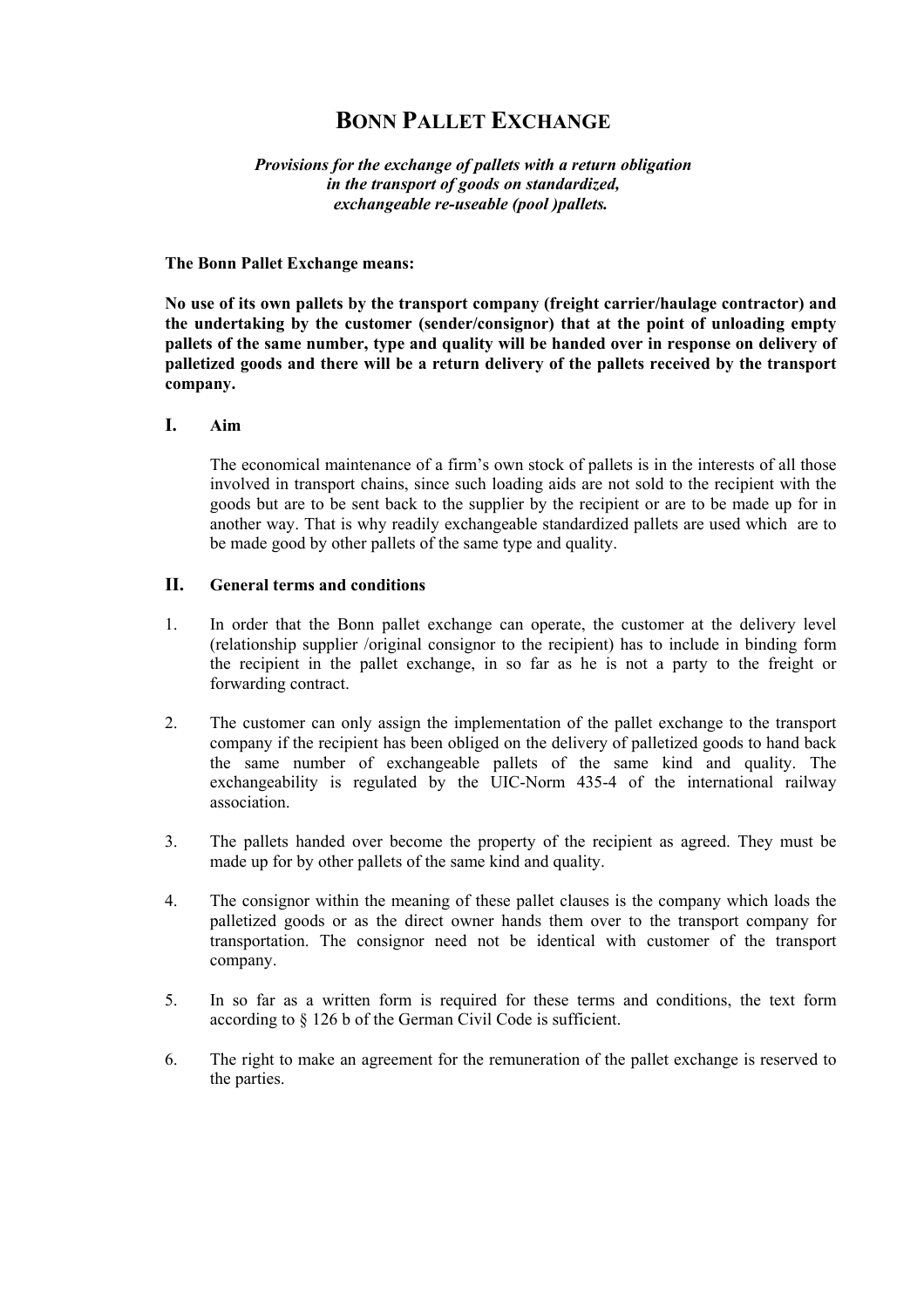#### **III. Obligations of the parties involved**

#### **1. Obligations at the loading point**

The **transport company** must give a receipt for the number and type of the pallets taken over and loaded and state in writing any reservations concerning their quality.

The shipper must obtain a receipt for the customer of the number and type of the pallets loaded.

#### **2. Obligations at the unloading point**

#### The **transport company** shall

- deliver the palletized goods and obtain a receipt for the delivery of the pallets stating number and type,
- check the appearance of the empty pallets offered with regard to their outward exchangeability, give a receipt for the number and type of the pallets taken over and state in writing any reservations concerning their quality,
- obtain confirmation of any nonexchange.

The **recipient** shall give a receipt for the customer stating the number and type of the pallets

loaded and state in writing any

- reservations concerning their quality, hand over to the transport company empty pallets of the same number and type in an exchangeable state, obtain
- a receipt for the hand-over and state in writing reservations concerning their quality,
- give confirmation of the nonexchange when no or an insufficient number of pallets of the same type and quality are handed over or if pallets are rejected as not exchangeable.

#### **3. Other obligations**

- a) The transport company must deliver the corresponding number of accepted empty pallets within one month after acceptance at the loading point unless the parties have agreed different arrangements.
- b) If the recipient has not exchanged pallets or exchanged only in part, the transport company must inform the customer within one month after delivery and enclose with this information the confirmation of the non-exchanged pallets.
- c) In the case that the recipient has not exchanged pallets or has exchanged only in part, if the transport company conveys to its customer within one month of delivery a corresponding confirmation of the non-exchange, the company shall be exempt from the obligation to return or re-supply.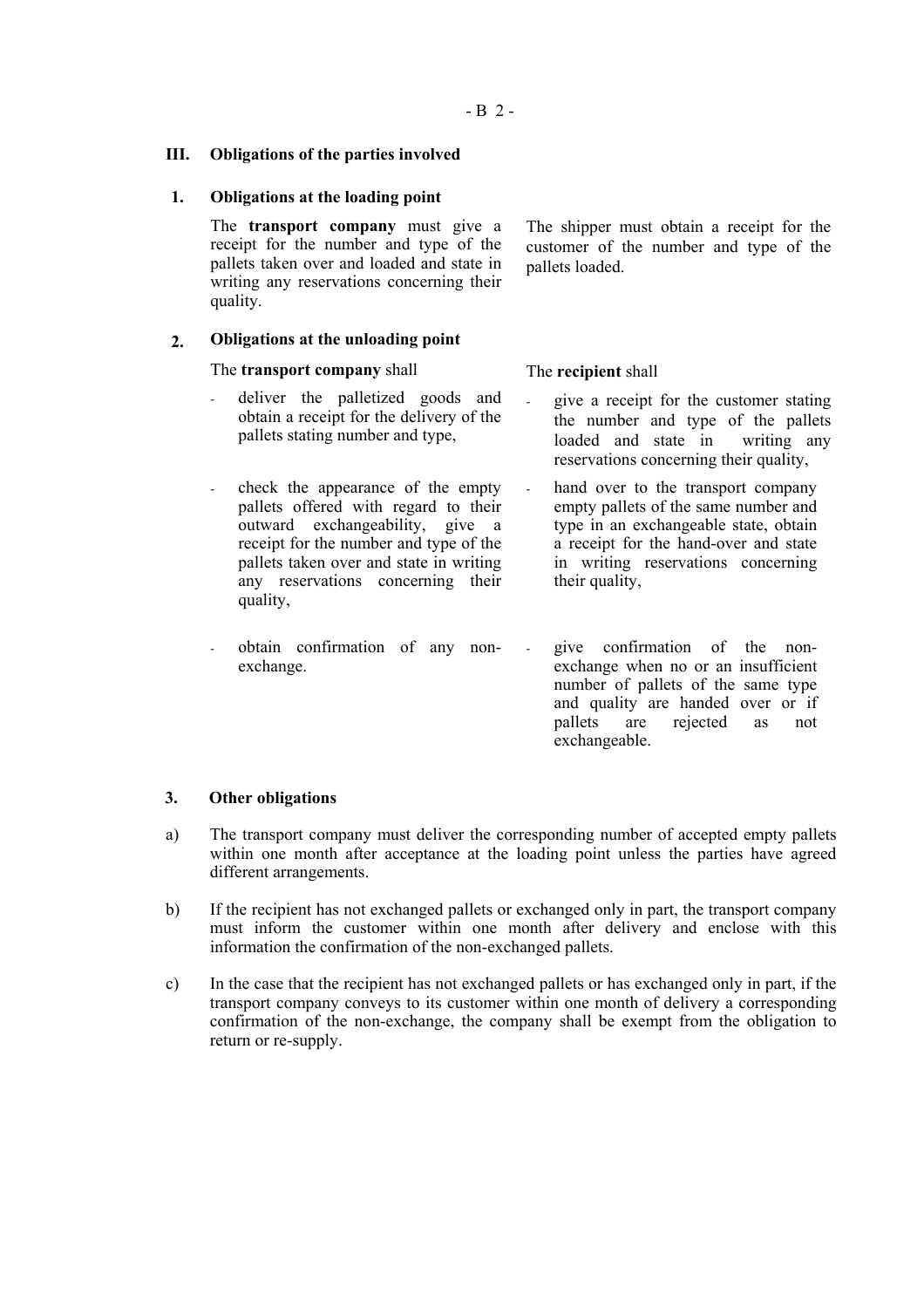# **COLOGNE PALLET EXCHANGE**

*Rules for the double exchange of pallets in the transport of goods on standardized, exchangeable, re-usable (pool) pallets.* 

#### **The Cologne Pallet Exchange means:**

**The use by the transport company (freight carrier/haulage contractor) of its own exchangeable pallets and the undertaking by the customer (sender/consignor) that at the point of unloading the transport company will receive back from the recipient, in connection with the receiver's obligation to re-supply, pallets of the same number, type and quality at the time of the delivery of the palletized goods.** 

#### **I. Aim**

The economical maintenance of a firm's own stock of pallets in the interests of all those involved in transport chains since as a rule such loading aids are not sold along with the goods to the recipient but are to be returned by the recipient to the supplier or are to be made up for in some other way. That is why readily exchangeable, standardized pallets are used which are to be made good by other pallets of the same type and quality.

#### **II. General terms and conditions**

- 1. In order that the Cologne pallet exchange can operate, the customer at the delivery level (relationship supplier /original consignor to the recipient) must include the recipient in the pallet exchange in so far as he is not a party to the freight or forwarding contract.
- 2. The customer can only impose the implementation of the pallet exchange on the transport company if the recipient has been obliged to hand back the same number of exchangeable pallets of the same type and quality upon taking delivery of palletized goods. The question of exchangeability is regulated by the UIC-Norm 435-4 of the international railway association.
- 3. The pallets handed over become the property of the recipient as agreed. They must be made good by other pallets of the same type and quality.
- 4. The shipper under the meaning of these pallet clauses is the company that loads the palletized goods or as the direct owner hands them over to the transport company to be transported. The shipper need not be identical with the customer of the transport company.
- 5. In so far as a written form is required for these terms and conditions, the text form according to § 126 b of the German Civil code is sufficient.
- 6. The right to make an agreement on remuneration for the pallet exchange is reserved to the parties.